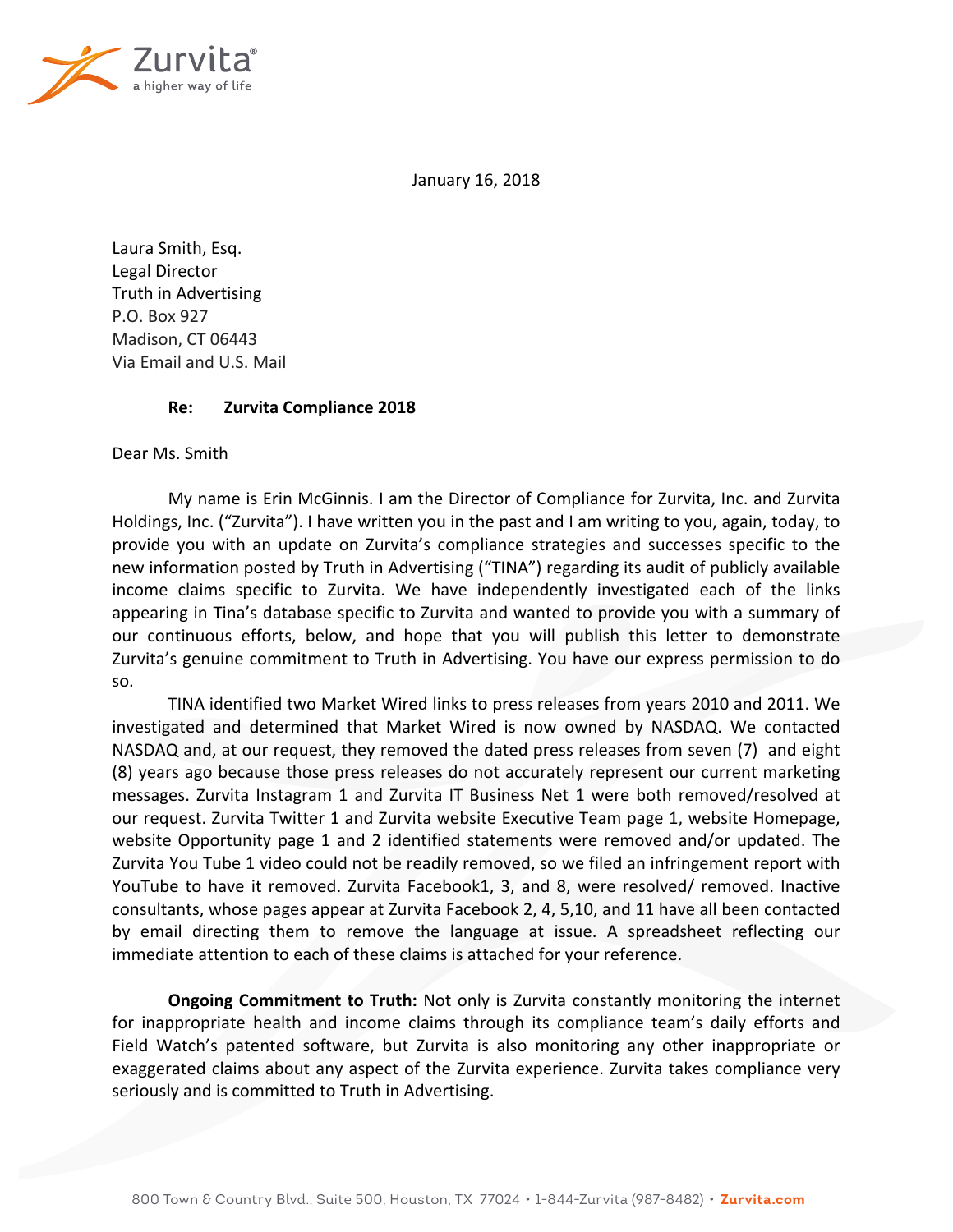

Zurvita's founding principles are  $(1)$  to build a company that honors and glorifies God;(2) develop a company with humble leadership; (3) create an environment where people can win at every level. We at Zurvita strive to reflect these principles every day and are working hard to make sure all messaging about Zurvita on the internet is both truthful and reflective our founding principles.

Please call me to discuss any other ideas you and your team may have to assist us in our tireless efforts to reflect the truth.

With warmest regards,

Erin McGinnis Director of Compliance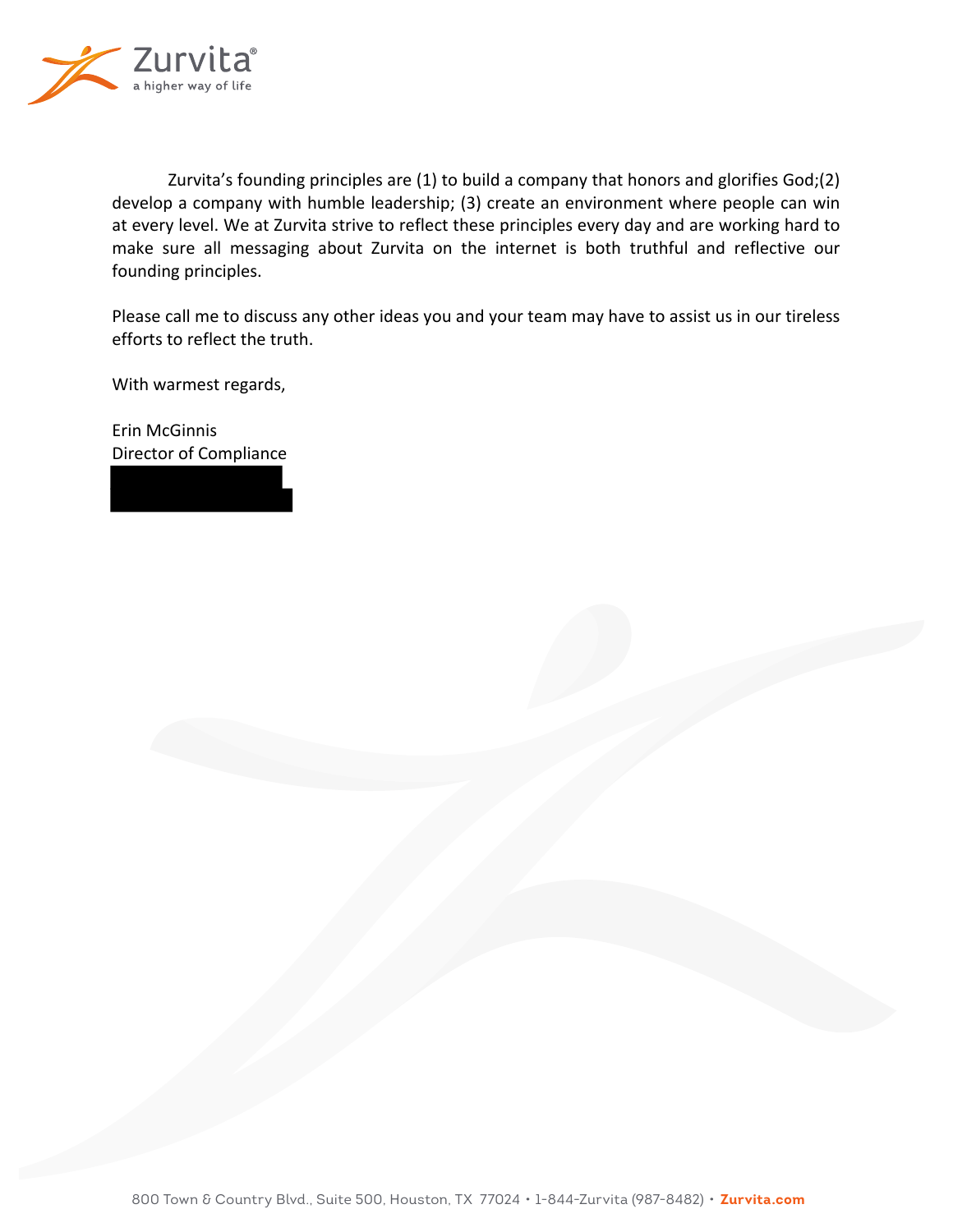## **TINA.ORG**

## **Zurvita Income Claim Audit**

| Claim                                                                  | <b>Status</b>   |
|------------------------------------------------------------------------|-----------------|
| Zurvita Instagram 1 make your dreams come true                         | <b>Resolved</b> |
| Zurvita ITBusinessNet 1 financial freedom                              | <b>Resolved</b> |
| Zurvita MarketWired 1 financial freedom                                | <b>Resolved</b> |
| Zurvita MarketWired 2 Financial Freedom                                | <b>Resolved</b> |
| Zurvita Opportunity Page 1 financial freedom                           | <b>Resolved</b> |
| Zurvita Twitter 1 earn income                                          | <b>Removed</b>  |
| Zurvita website Executive Team page 1 security financial free Resolved |                 |
| Zurvita website Homepage 1 immediate income                            | <b>Resolved</b> |
| Zurvita website Opportunity page 1 financial freedom                   | <b>Resolved</b> |